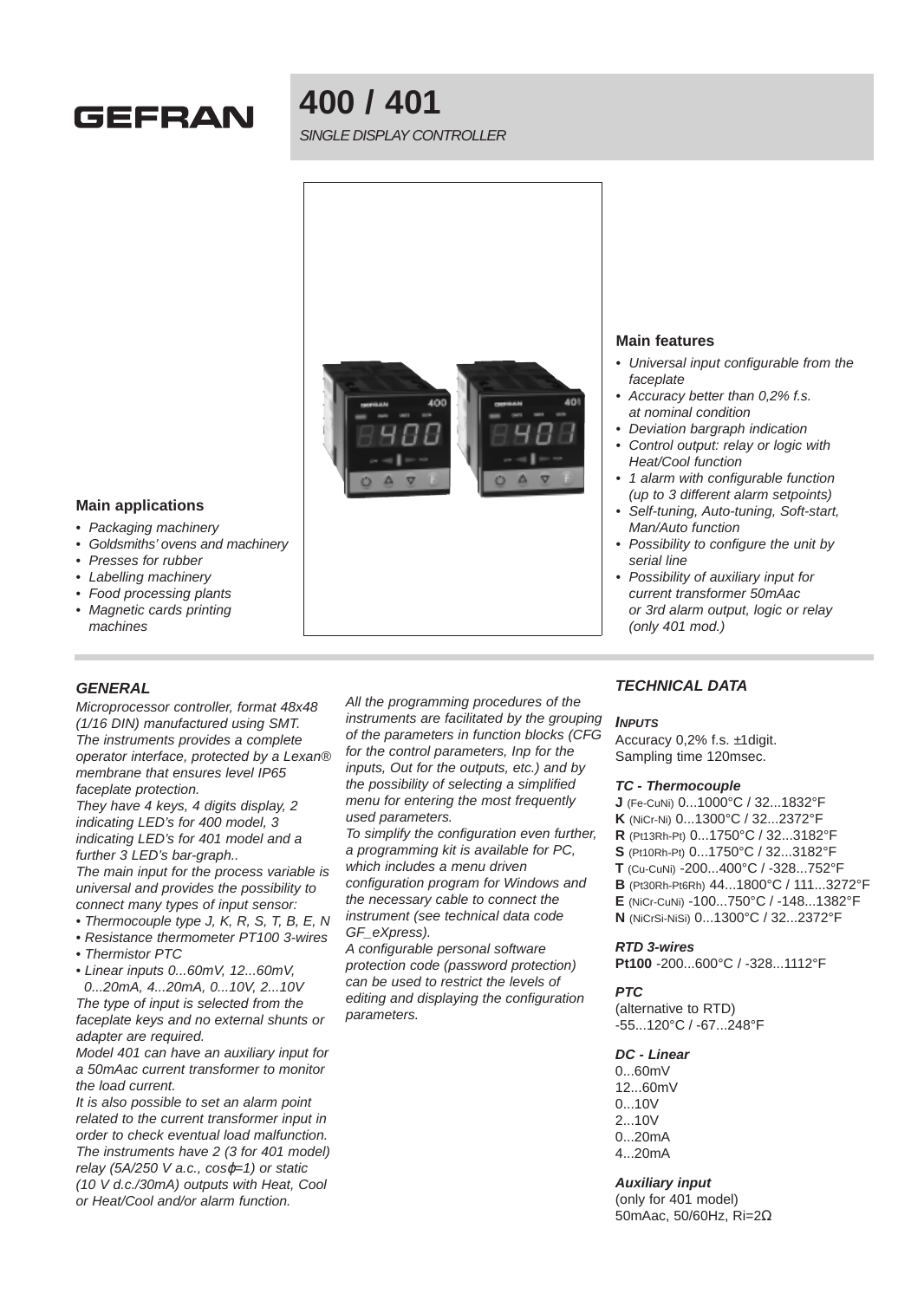# **OUTPUTS**

Outputs fully configurable for control and single alarm function, "OR" or "AND".

#### **Relay**

With rating: 5A/250 Va.c., cos  $\varphi$ =1 (order code: R)

## **Logic**

10Vdc min. Rout=100Ω (6V/20mA) (order code: D)

# **POWER SUPPLY**

(Standard) 100...240 V a.c. ±10% (Optional) 11...27 V a.c./d.c. ±10% 50/60Hz, max. 10VA

#### **AMBIENT CONDITION**

**Working temperature range**: 0...50°C **Storage temperature range**: -20...70°C **Humidity**: 20...85%Ur non condensing

#### **CONTROL**

On/Off, P, PD, PID either for heating or cooling, with parameters configurable from the faceplate.

Cooling setpoint relative to heating setpoint.

• Manual reset -999...999 digit

- Power reset -100,0...100,0%
- Cycle time 0...200sec
- Soft-start 0,0...500,0 min
- For each action:
	- Proportional band 0,0...999,9% f.s.
	- Integral time 0,0...99,99 min
	- Derivative time 0,0...99,99 min
	- Max power limit 0,0...100,0%

# **ALARMS**

• 1 alarm (or 2 for 401 model) with 3 configurable setpoint, settable as absolute, deviation or symmetrical deviation alarm with respect to the control setpoint with configurable mode

• The alarm point may be set anywhere within the configured scale.

# **FACEPLATE DESCRIPTION**

- **A** Green coloured PV display, h 10mm
- **B** Deviation bargraph, center led (green), side led (red)
- **C** "Function" key
- **D** "Lower" key
- **E** "Raise" key
- **F** Auto / Man selection
- **G** Indication of active outputs

F G A B E DC F G A B E DC

- Alarm Hysteresis configurable
- Alarm related to current transformer input with 4 different functions (only for 401 model).

• LBA (Loop Break Alarm) function alarm

## **WEIGHT**

210g complete version

Faceplate protection IP65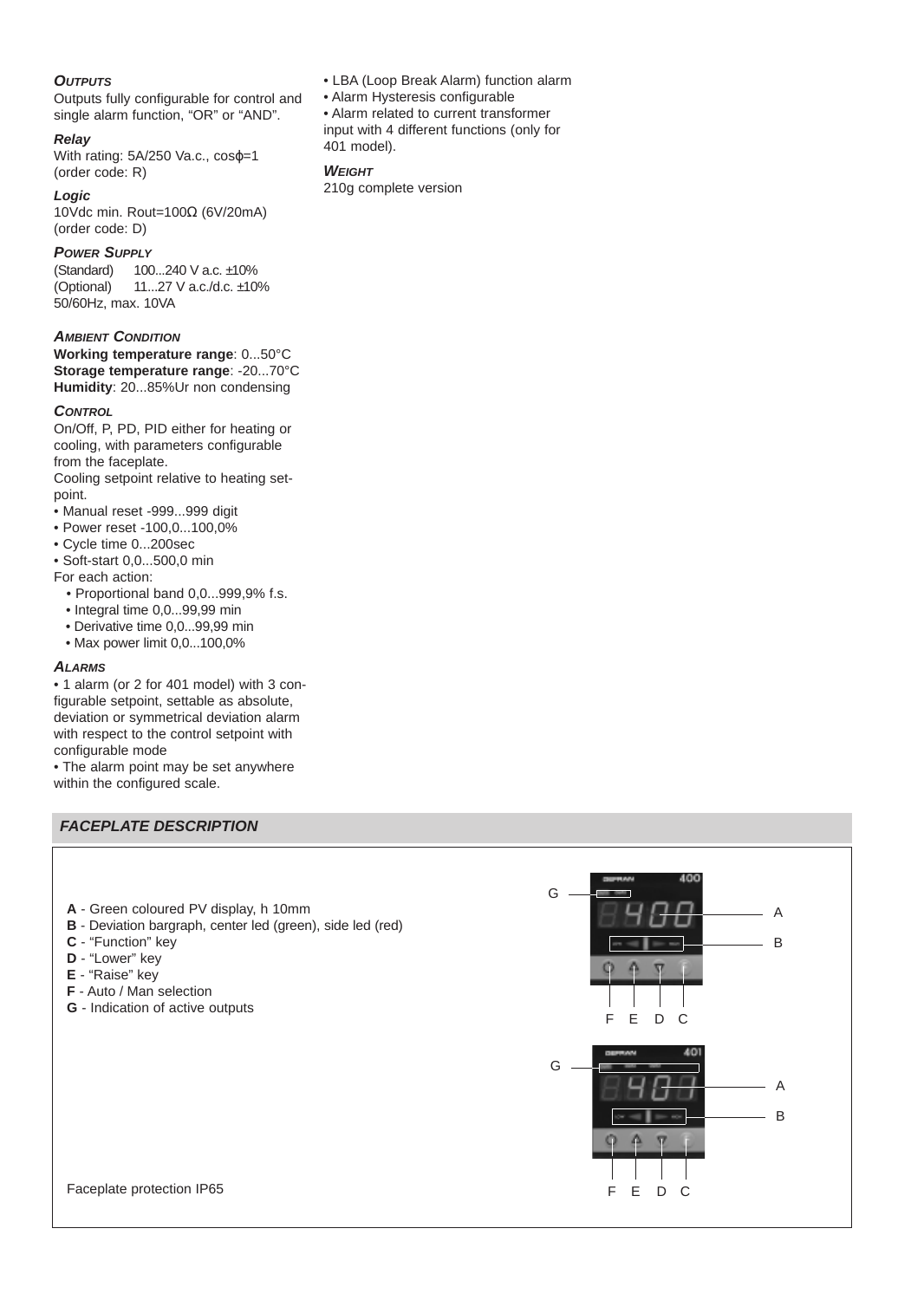# **DIMENSIONS AND CUT-OUT**